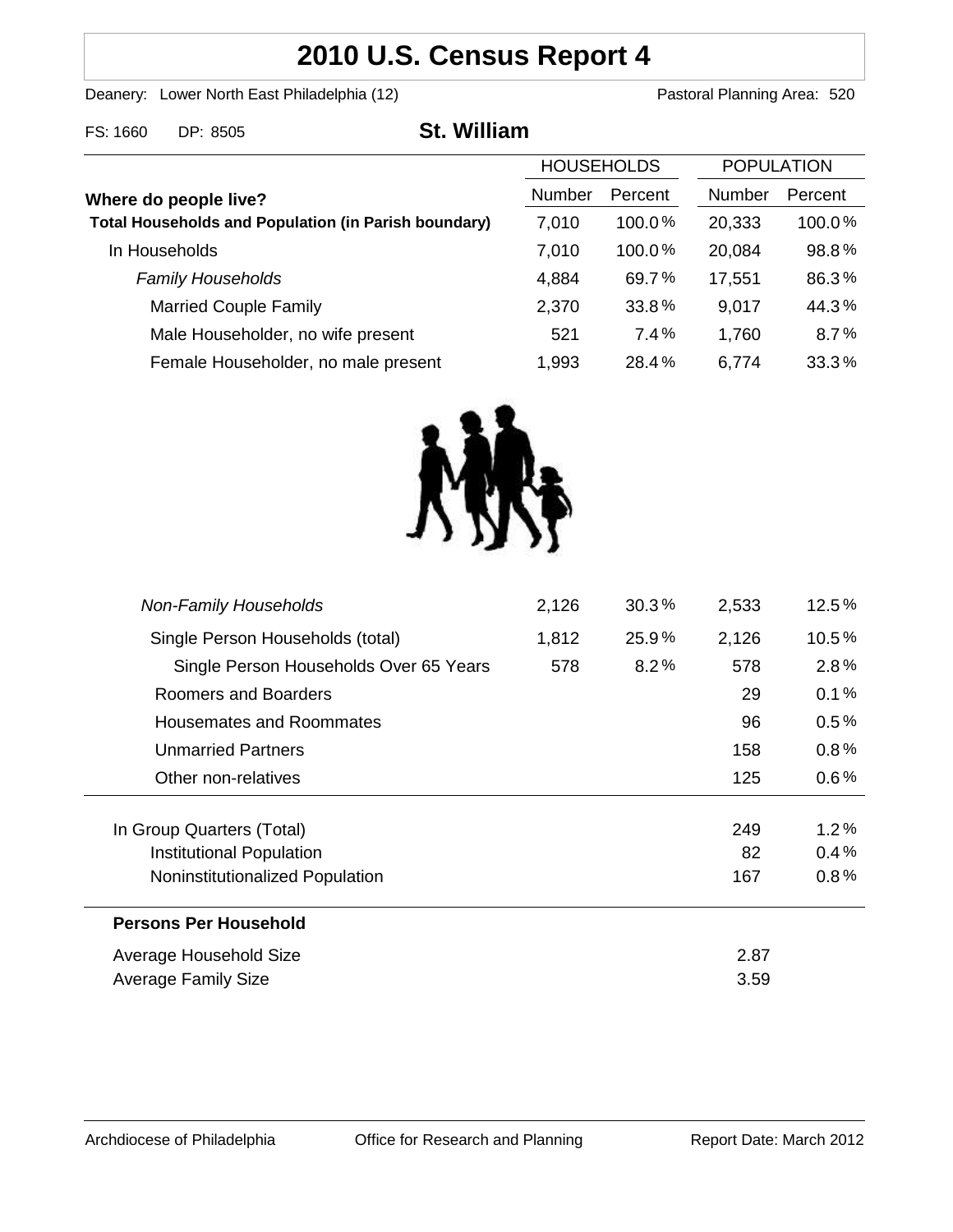# **2010 U.S. Census Report 4**

Deanery: Lower North East Philadelphia (12) Deanery: Lower North East Philadelphia (12)

FS: 1660 DP: 8505 **St. William**

|                                                      |                | <b>POPULATION</b> |  |
|------------------------------------------------------|----------------|-------------------|--|
| Where do Children - Under Age 18 Live?               | <b>Number</b>  | Percent           |  |
| Total Children - Under Age 18 (in Parish boundary)   | 6,126          | 100.0%            |  |
| In Households                                        | 6,126          | 100.0%            |  |
| Householder or spouse is under 18                    | 3              | 0.1%              |  |
| With Related:                                        |                |                   |  |
| Married-Couple Family                                | 2,517          | 41.1%             |  |
| Male Householder, No Wife Present                    | 450            | 7.4%              |  |
| Female Householder, No Husband Present               | 2,193          | 35.8%             |  |
| <b>Other Related Householder</b>                     | 293            | 4.8%              |  |
| <b>With Non-Relatives</b>                            | 108            | 1.8%              |  |
| Grandparent Householder                              | 561            | 9.2%              |  |
| In Group Quarters                                    | 0              | 0.0%              |  |
| Institutionalized population                         | 0              | 0.0%              |  |
| Noninstitutionalized population                      | $\mathbf 0$    | 0.0%              |  |
| Where do Adults - Age 65 and Older - Live?           |                |                   |  |
| Total Adults - Age 65 and Older (in Parish boundary) | 1,755          | 100.0%            |  |
| In Households                                        | 1,547          | 88.1%             |  |
| Family Households:                                   | 930            | 53.0%             |  |
| Is Householder or Spouse                             | 687            | 39.1%             |  |
| With Other Relative Householder                      | 45             | 2.6%              |  |
| With Non-Related Householder                         | 16             | 0.9%              |  |
| is Parent                                            | 152            | 8.7%              |  |
| is Parent-in-Law                                     | 29             | 1.7%              |  |
| In Non-family Households:                            | 617            | 35.1%             |  |
| Male Living Alone                                    | 174            | 9.9%              |  |
| Male not Living Alone                                | $\overline{7}$ | 0.4%              |  |
| Female Living Alone                                  | 404            | 23.0%             |  |
| Female not Living Alone                              | 10             | 0.5%              |  |
| Other                                                | 23             | 1.3%              |  |
| In Group Quarters                                    | 208            | 11.9%             |  |
| Institutionalized population                         | 79             | 4.5%              |  |
| Noninstitutionalized population                      | 130            | 7.4%              |  |
| Housing Units in the Parish boundary                 |                |                   |  |
| <b>Total Housing Units</b>                           | 7,511          | 100.0%            |  |
| Occupied                                             | 7,010          | 93.3%             |  |
| Owner-Occupied                                       | 4,386          | 58.4%             |  |
| Renter-Occupied                                      | 2,624          | 34.9%             |  |
| Vacant                                               | 501            | 6.7%              |  |

Archdiocese of Philadelphia **Office for Research and Planning** Report Date: March 2012